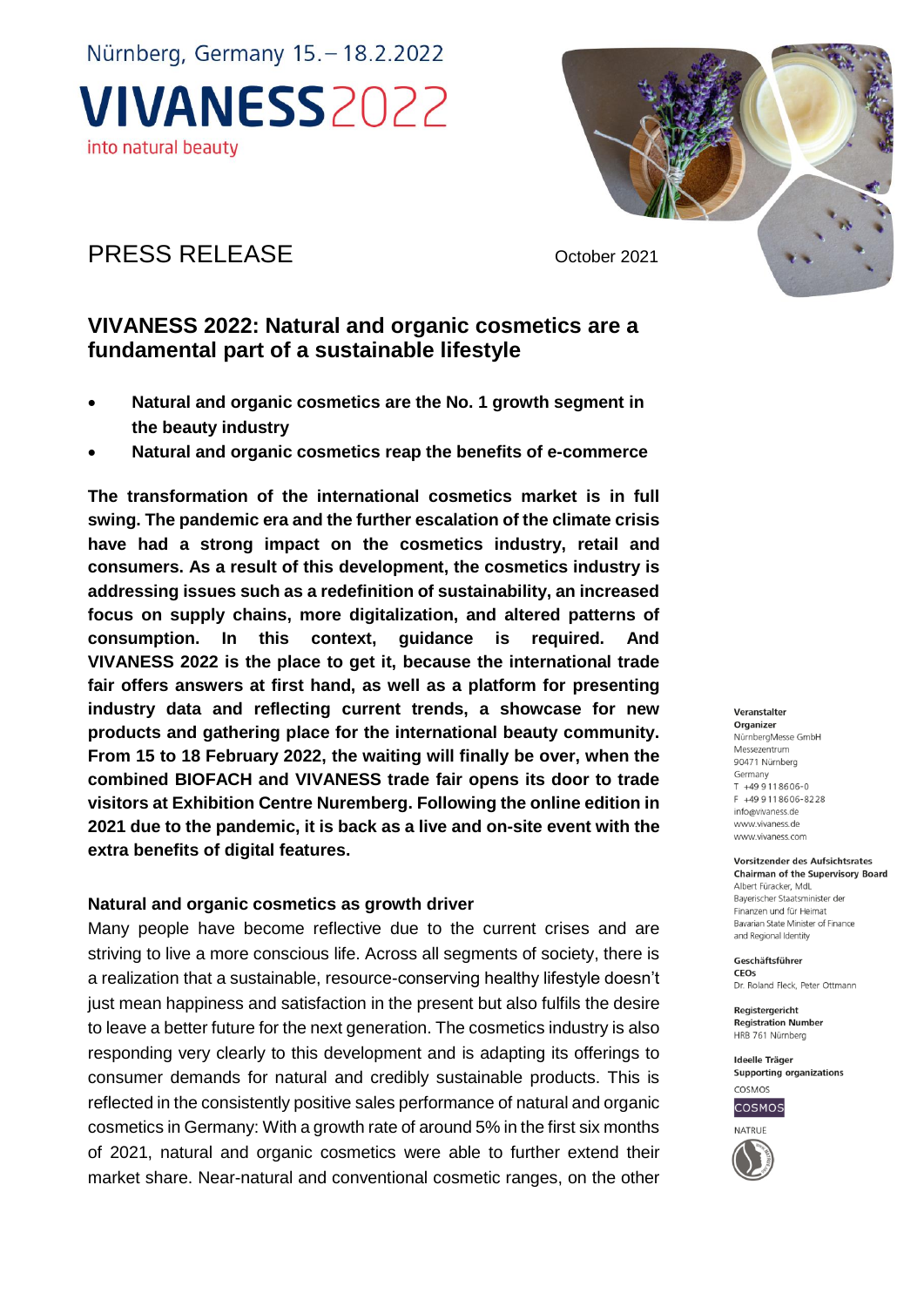hand, experienced a decline in sales in the single-digit percentage range during the same period. In short: natural and organic cosmetics were once again a growth generator, and the only segment in the around €14 billion (2020) German cosmetics market to enjoy growth in the first six months of 2021. This analysis was put together by Mirja Eckert from market and trend research consultancy THE NEW, in collaboration with market research institute GfK, Information Resources (IRi), IQVIA and BioVista, for the twiceyearly Natural Cosmetics Sector Monitor. As the publisher of this report on the natural cosmetics sector, she points out that: "Overall, cosmetics companies are becoming increasingly greener, are taking a more holistic and ethical approach, and are investing in sustainability. In doing so they are accommodating the growing demand from sustainably-minded consumers." The industry expert goes on to explain: "Consumers are more informed now, and they now want brands to be transparent and convincing, so that certified natural and organic cosmetics are becoming increasingly popular."

#### **Sustainability trends have taken root**

"The market upsets are grounded in a paradigm shift," says Eckert. The new value systems and the changes in mindset and consumer behaviour that were taking hold even before the pandemic have been reinforced because of it, and are now resulting in specific measures and behaviours on both sides: "In the case of manufacturers, this is reflected in the natural formulations they are producing, and in consumers through the choice of brands and products that they trust," says Eckert. Not just in Germany but internationally as well, sustainability, along with conscious and ethically appropriate consumption, are underpinning product developments in the beauty market. Water-free products, vegan cosmetics, refill systems and zero waste are here to stay. They have evolved from being a trend to become an integral part of the supply and demand. This ecological and sustainable transformation is taking place in countless bathrooms across society. The concerning outcomes of manmade environmental crises are extremely clear, and there are increasing calls for a new balance between humans and the planet. A survey of 2,000 consumers in Germany and France at the beginning of 2021 by natural and organic cosmetics association NATRUE shows that for consumers, the top priority when buying cosmetics is "naturalness". What they understand by this is not just natural ingredients but also animal welfare, environmental compatibility, waste avoidance, sustainability, and fair trading.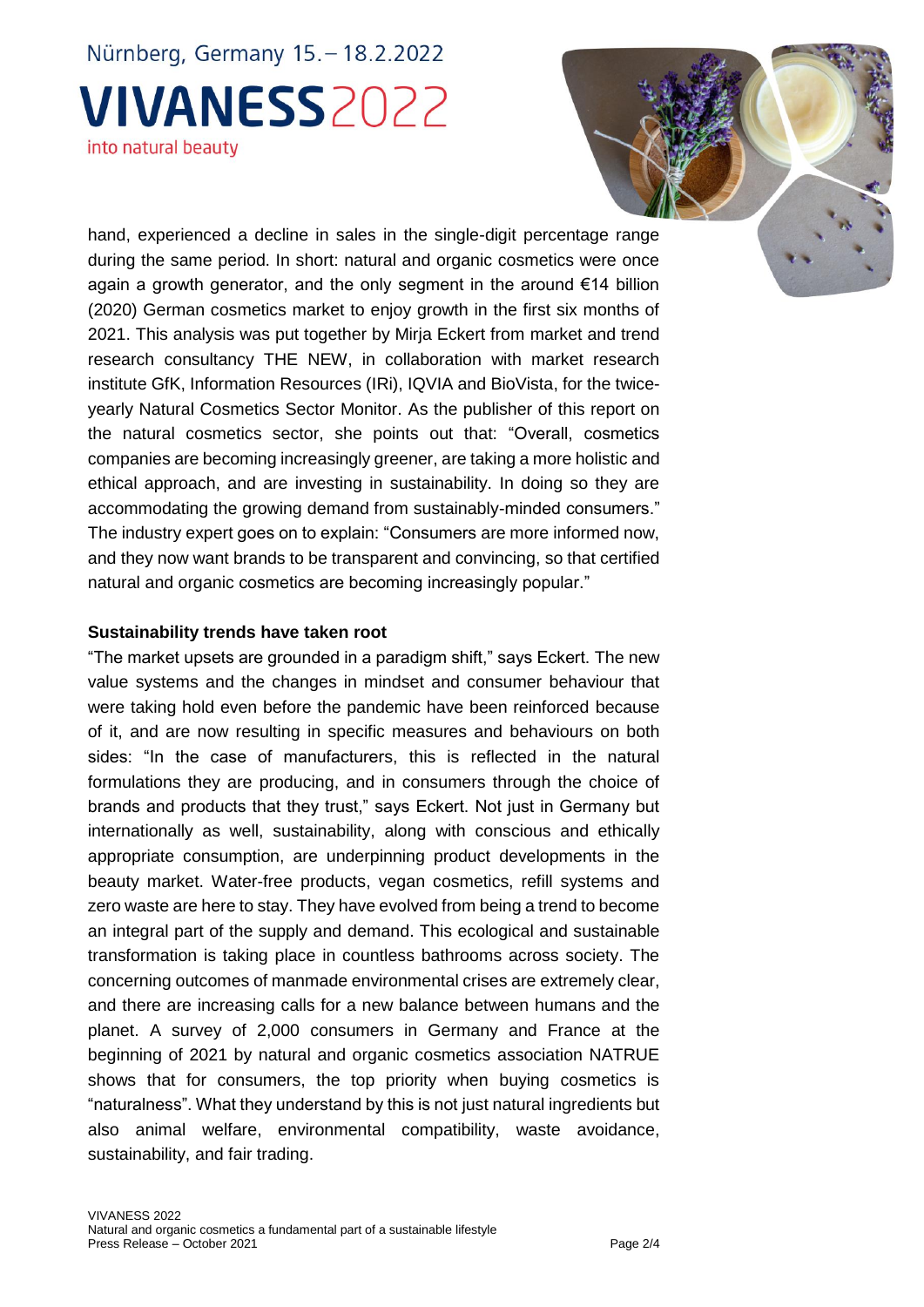

### **E-commerce is driving sales**

When it comes to sales, online channels continue to lead the field in the competition for market shares. According to market experts, omnichannel marketing will continue to gain in importance in the future and can offer a special opportunity for natural and organic cosmetic brands. Consumers are increasingly active online, where they are finding natural and organic cosmetics that meet their extremely specific and personal needs more often. Alongside the options to order from manufacturers' web shops and on social media channels, more and more major online marketplaces like Amazon are also including certified natural and organic cosmetics in their ranges and thus increasing the availability of these brands many times over. In the bricks-and-mortar retail segment, food retailers and even discount stores have discovered the growing demand and profitability of having a natural and organic cosmetics range and are offering private labels and brand names. Novel approaches are also being adopted by fashion giants like Zalando, who is partnering with major cosmetics retailer Sephora, or H&M, who is experimenting with a shop-in-shop beauty concept.

#### **International markets: Growth of green beauty knows no borders**

Just how much demand there is in the international beauty market for natural and organic cosmetics and sustainable concepts is reflected in the numerous investments in promising small firms and/or their acquisition by major players, as reported by London-based British market research firm Ecovia Intelligence. Its founder Amarjit Sahota expects this trend to continue, with a raft of other "natural & clean brands" popping up in established companies. "The global market for natural and organic cosmetics is continuing to grow amid the pandemic," the natural and organic cosmetics expert confirms. He estimates worldwide sales of natural and organic cosmetics in 2020 to be around USD 12 billion. "This healthy growth will continue in 2021," Sahota is convinced. A recent market report by Global Industry Analysts, Inc. in the USA estimates the value of the global natural and organic cosmetics industry in 2020 to be even higher, at USD 18.5 billion, and predicts bright prospects for it in the next few years, with growth rates of 8%. In this context too, demand is being driven by a desire for natural products, animal welfare, protection of natural resources, consumer well-being and health.